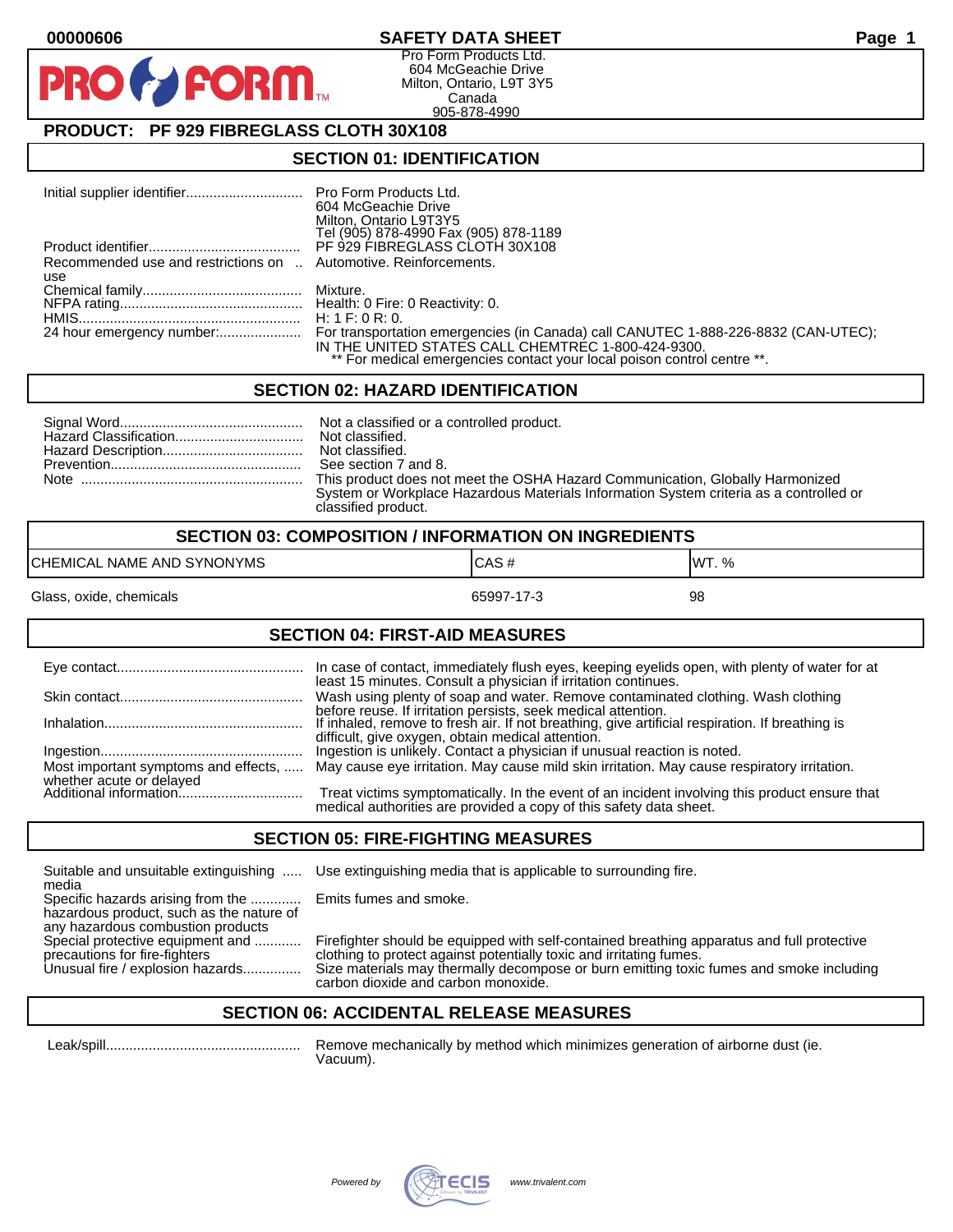**00000606 SAFETY DATA SHEET Page 2**

# **PRODUCT: PF 929 FIBREGLASS CLOTH 30X108**

# **SECTION 07: HANDLING AND STORAGE**

Precautions for safe handling.................... Avoid skin and eye contact. Avoid breathing dust. Remove contaminated clothing before reuse. Wash thoroughly after handling. Wash contaminated clothing prior to reuse. Avoid chronic inhalation of dust. and fibres.<br>Store under cover to protect product.

Conditions for safe storage, including any incompatibilities

**SECTION 08: EXPOSURE CONTROLS / PERSONAL PROTECTION**

| <b>INGREDIENTS</b>               | <b>TWA</b>                                                                      | <b>ACGIH TLV</b><br><b>STEL</b>                                                                                                                                                                                                        | <b>OSHA PEL</b><br>PEL                                                                               | <b>STEL</b> | <b>NIOSH</b><br>IREL                                           |
|----------------------------------|---------------------------------------------------------------------------------|----------------------------------------------------------------------------------------------------------------------------------------------------------------------------------------------------------------------------------------|------------------------------------------------------------------------------------------------------|-------------|----------------------------------------------------------------|
| Glass, oxide, chemicals          | Synthetic vitreous<br>fibers: $1 f/cc$<br>(continuous filament<br>glass fibers) | No data                                                                                                                                                                                                                                | Total nuisance dust: No data<br>$15 \text{ mg/m}$<br>Respirable nuisance<br>dust: $5 \text{ mg/m}$ 3 |             | Total glass dust: 5<br>mq/m3<br>Respirable<br>fibers: $3 f/cc$ |
|                                  |                                                                                 | Local exhaust ventilation is recommended. NIOSH/MSHA-approved dust respirator<br>recommended if the airborne dust concentration is near or exceeds the nuisance dust<br>exposure limits.<br>Safety glasses.<br>Wear protective gloves. |                                                                                                      |             |                                                                |
|                                  |                                                                                 | Wear adequate protective clothes. Wear long sleeves and trousers to prevent dermal<br>exposure.<br>Safety boots per local regulations.                                                                                                 |                                                                                                      |             |                                                                |
| Appropriate engineering controls |                                                                                 | Emergency showers and eye wash stations should be available. Employees should wash<br>their hands and face before eating, drinking, or using tobacco products.<br>Adequate ventilation to avoid chronic inhalation of dust.            |                                                                                                      |             |                                                                |

# **SECTION 09: PHYSICAL AND CHEMICAL PROPERTIES**

| Appearance/Physical state                      | Solid. Fibers assembled into fabrics. |
|------------------------------------------------|---------------------------------------|
|                                                | White.                                |
|                                                | No odour.                             |
|                                                | Not applicable.                       |
| Vapour pressure (mm Hg)                        | Not applicable.                       |
|                                                | Not applicable.                       |
|                                                | 2.6 (Glass).                          |
|                                                | Not applicable.                       |
| Melting / Freezing point (deg C)               | Not applicable.                       |
|                                                | Insoluble.                            |
| Initial boiling point / boiling range (deg C). | Not applicable.                       |
|                                                | Not applicable.                       |
| Flash point (deg C), method                    | Does not support combustion.          |
| Auto ignition temperature (deg C)              | Not applicable.                       |
| Upper flammable limit (% vol)                  | Not applicable.                       |
| Lower flammable limit (% vol)                  | No Data.                              |
| Partition coefficient — n-octanol/water        | No data.                              |
|                                                | Non volatile.                         |
|                                                | Not Applicable.                       |
|                                                |                                       |

#### **SECTION 10: STABILITY AND REACTIVITY**

| Possibility of hazardous reactions    |
|---------------------------------------|
| Conditions to avoid, including static |
| discharge, shock or vibration         |
| Hazardous decomposition products      |

This is a stable material. Will not react. Will not occur under normal temperature and pressure. Hydrofluoric acid will attack glass.

See hazardous combustion products section 5.

# **SECTION 11: TOXICOLOGICAL INFORMATION**

#### INGREDIENTS LC50 LD50

Glass, oxide, chemicals Note and America Control of the North American Note and America North America North America North America North America North America North America North America North America North America North Am

| Effects of acute exposure   |
|-----------------------------|
| Effects of chronic exposure |

Eye contact. Skin contact. Inhalation.

Fiber glass may cause temporary skin irritation in certain individuals. Fiber glass may cause temporary eye irritation and upper respiratory irritation.